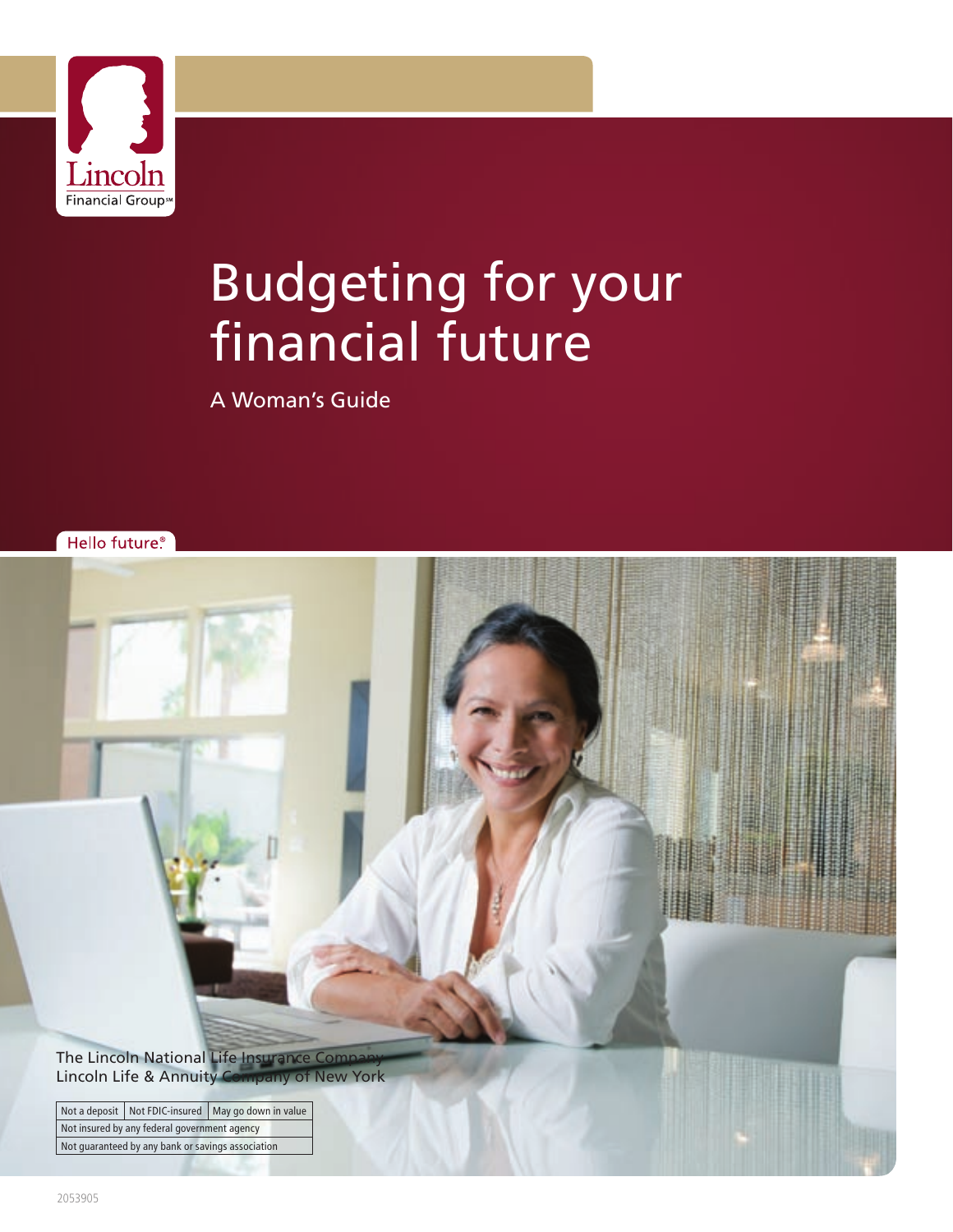

# The financially empowered woman

# Prioritizing financial goals

When it comes to your financial goals, what is most important to you? Becoming financially empowered begins with identifying and prioritizing your goals.

Below are some typical financial goals to consider. If more than one of these goals align with your plan, it may be helpful to rank them in order of importance.

 $\square$  Save for the future

Accumulate savings faster with the tax advantages of Roth and Traditional IRAs.

 $\square$  Own your retirement plan

Company-sponsored retirement plans are an easy way to take charge of your retirement strategy.

 $\Box$  Protect your savings

Women tend to be more conservative investors. Work with your financial advisor to develop an investment portfolio to keep pace with inflation and taxes.

 $\Box$  Plan for long-term care

Women are more likely to live longer than men. Do you have a plan in place to cover long-term care expenses?

 $\Box$  Prepare to be financially independent

Be sure to consider whether you'll need to care for children or aging parents if you are, or become, financially independent.

 $\Box$  Leave a legacy

What do you want to leave behind? Proper estate planning can ensure that your assets are distributed as you wish.

 $\Box$  Other

Your goals may be listed here or may be a combination of more than one. Or you may have different ideas and objectives. Be sure to work with your financial advisor to identify them, as well as potential strategies to reach them.

Many women are already the financial decision-makers of their households!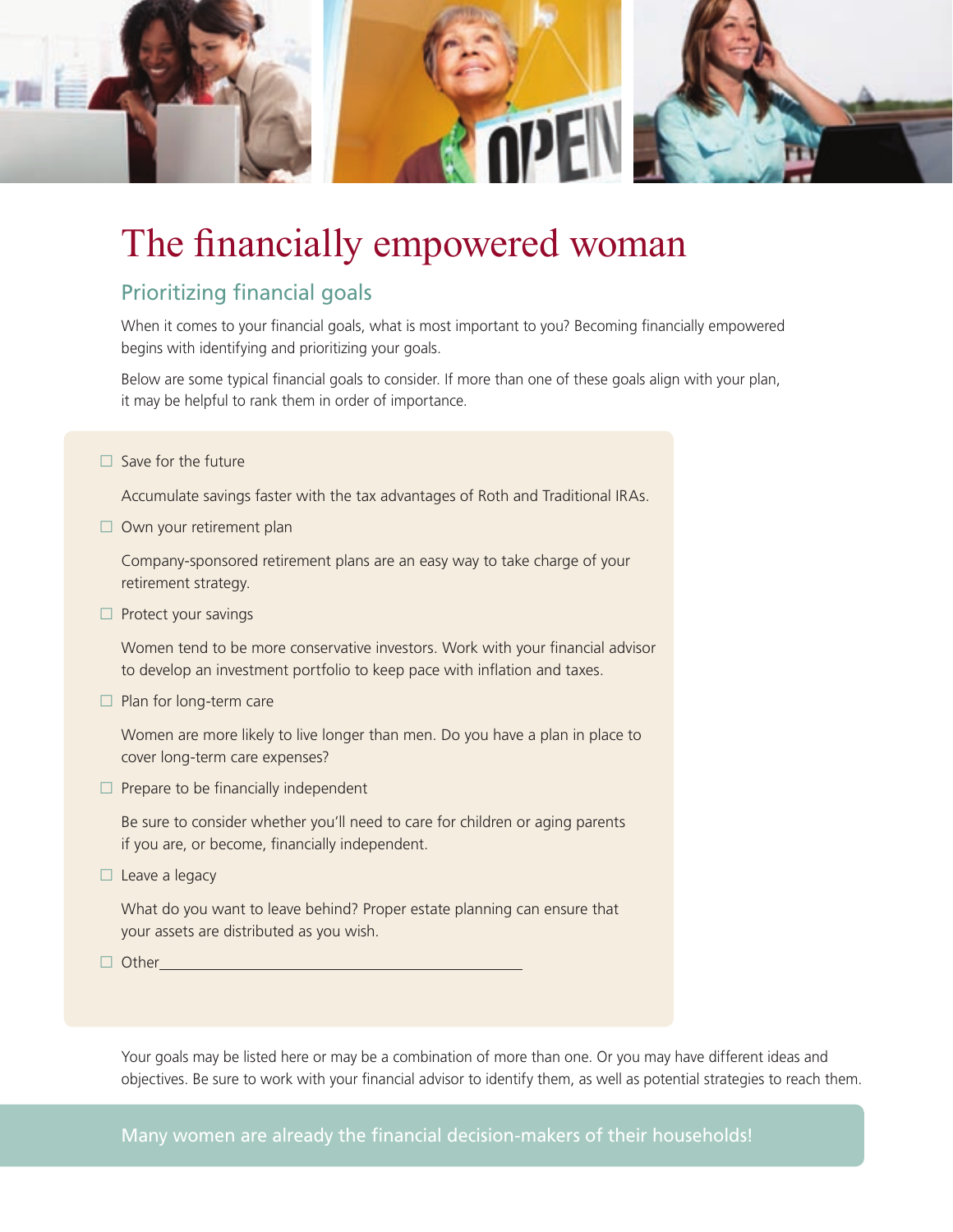**Basic needs**—everyday expenses that you need to cover

|                                                                                                                 |                                 |                              |  | examine your budget. Realistically                                                                                                                                                         |  |
|-----------------------------------------------------------------------------------------------------------------|---------------------------------|------------------------------|--|--------------------------------------------------------------------------------------------------------------------------------------------------------------------------------------------|--|
|                                                                                                                 | <b>Preretirement</b><br>expense | <b>Retirement</b><br>expense |  | evaluate all aspects of your life,<br>including your goals and objectives,<br>time frame, risk tolerance,                                                                                  |  |
| Mortgage/rent                                                                                                   | \$                              | \$                           |  | expenses, needs, wants and legacy                                                                                                                                                          |  |
| Property expenses<br>(include taxes, insurance, maintenance)                                                    | \$                              | \$                           |  | considerations.                                                                                                                                                                            |  |
| Food                                                                                                            | \$                              | \$                           |  |                                                                                                                                                                                            |  |
| Clothing                                                                                                        | \$                              |                              |  | Long-term care and medical<br>expenses can deplete savings                                                                                                                                 |  |
| <b>Medical expenses</b><br>(include any prescriptions)                                                          | \$                              | \$                           |  | quickly, especially for women, who<br>are more likely than men to need<br>such care. Work with your family<br>members and your financial advisor<br>to create a plan to cover those costs. |  |
| Utilities<br>(include electric, gas, water, sewer,<br>garbage, cable, telephone, cell phone,<br>internet, etc.) | \$                              |                              |  |                                                                                                                                                                                            |  |
| Automobile expenses<br>(include car payment, insurance,<br>fuel, maintenance)                                   | \$                              | \$                           |  |                                                                                                                                                                                            |  |
| Insurance<br>(include life, disability, long-term care)                                                         | \$                              | \$                           |  | Don't forget to account for any<br>education expenses for you or                                                                                                                           |  |
| Personal debt                                                                                                   | \$                              |                              |  |                                                                                                                                                                                            |  |
| <b>Total</b>                                                                                                    | \$                              | \$                           |  | your children into the future.                                                                                                                                                             |  |
| <b>Income</b> - consider your guaranteed sources of income                                                      |                                 |                              |  |                                                                                                                                                                                            |  |
| Pension                                                                                                         | \$                              | \$                           |  | Be sure to understand the<br>implications when a spouse<br>begins receiving benefits.<br>This can significantly affect the                                                                 |  |
| Social Security                                                                                                 | \$                              | \$                           |  |                                                                                                                                                                                            |  |
| Other income                                                                                                    | \$                              | \$                           |  |                                                                                                                                                                                            |  |
| <b>Total</b>                                                                                                    | \$                              | \$                           |  | long-term cumulative benefits<br>to your household.                                                                                                                                        |  |
| Legacy-this accounts for any legacy assets you would<br>like to leave behind                                    |                                 |                              |  |                                                                                                                                                                                            |  |
| <b>Heirs</b>                                                                                                    | \$                              | \$                           |  | Women have a longer life                                                                                                                                                                   |  |
| Charities                                                                                                       | \$                              | \$                           |  | expectancy than men. Women who                                                                                                                                                             |  |
| <b>Trusts</b>                                                                                                   | \$                              | \$                           |  | live longer may have more time to<br>accumulate assets to leave behind!                                                                                                                    |  |
| <b>Total</b>                                                                                                    | \$                              | \$                           |  |                                                                                                                                                                                            |  |

The first step in creating your retirement income strategy is to